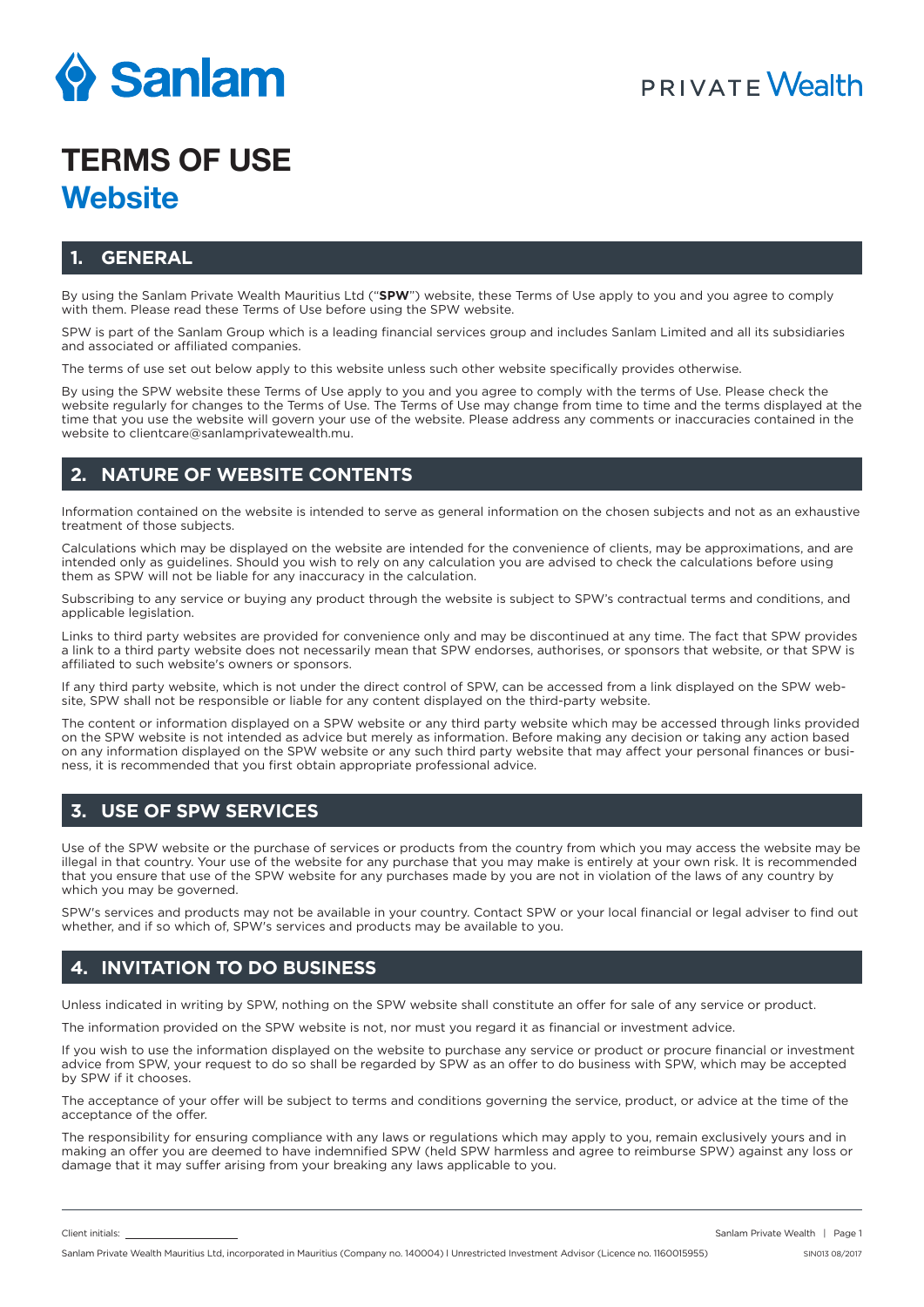#### **5. NO WARRANTIES**

While SPW will take care to provide accurate information on the SPW website, the information displayed on the SPW website is provided without any express or implied warranty (guarantee that the information is correct) of any kind whatsoever. In particular, SPW does not warrant that it is appropriate or suitable for any particular purpose, that it is complete or accurate, or that it or any hardware on which it is stored is virus-free.

#### **6. RESTRICTED USE**

Unless otherwise indicated in writing, all information, products, and services displayed on or accessed through the SPW website are for your personal and non-commercial use only. You may not: -

- Reproduce, modify, or create derivative works from; publish, distribute, transmit, or display; or license or transfer any of the content displayed on the website - unless you have SPW's prior written authorisation;
- Decompile, reverse engineer, or disassemble the website, a linked website, or any software employed in the display or operation of the website;
- Post on or transmit to the website content of an unlawful nature, for example: (a) content that is threatening, libelous, defamatory, obscene, scandalous, inflammatory, pornographic, or profane; or (b) content that could damage SPW's image or impair its ability to do business;
- Use the website in a manner that could damage, disable, overburden, or impair any SPW server (computer), or network connected to any SPW server, or interfere with any other party's use of the SPW website;
- Interfere with any content displayed on the SPW website or attempt or gain unauthorised access (without SPW's written consent) to the information displayed on the website to which you may not be authorised, or to any secure area on the website, a SPW server or any other part of the SPW information system. Any attempt, whether successful or unsuccessful, to interfere with the information displayed on the SPW website or to gain access to information or any part of the SPW information system to which you are not authorized, is unlawful and is an offence for which you may be prosecuted and, if found guilty, punished.
- Create a link from another website to the SPW website, or any of the web pages which constitute the SPW website, without SPW's prior written consent;
- Frame the website or any of its pages without SPW's prior written consent.

#### **7. ELECTRONIC TRANSACTIONS, COMMUNICATIONS, AND RECORDS**

When you communicate with SPW by electronic communication provided or as may be directed on this website, you consent to receiving responses to your communications by electronic communication addressed to you by SPW. You thereby agree that all electronic agreements, notices, disclosures, and other communications sent by SPW satisfy any legal requirement that such communications should be in writing.

You accept the risks inherent in electronic communication in whatever form.

You consent to SPW acting on the information communicated to SPW electronically. You are responsible to ensure that SPW has received the information communicated electronically.

You acknowledge and consent that SPW, in its discretion, may retain and store your electronic communications as may be lawfully required. You agree that the electronic records stored by SPW will constitute rebuttable) proof (it may be challenged) of the content of the records.

Any email communication sent to you will be regarded for the purposes of this agreement to have been received by you when it enters an information system outside of the control of SPW.

#### **8. USER ID AND PASSWORD**

If you subscribe to a service or product provided on the SPW website you may be required to choose a user id (an identifying name) and a password. You are entirely responsible for:-

- Maintaining the confidentiality of your password (you must not give the password to anyone else);
- All activities that occur in your account (using your user id and, if required, your password), either with or without your knowledge;
- Notifying SPW immediately of any unauthorised use (use that you did not consent to) of your user id and/or password or any other breach of security that you know of;
- For losses suffered by SPW or a third party due to someone other than you using your user id and/or password.

#### **9. MOBILE ACCESS AND USE**

You may access the SPW website using a mobile device (including a mobile telephone).

The Terms of Use apply with equal force and effect regardless of the manner of your access and browsing of the SPW website.

The SPW website is designed and configured for use by Internet browsers which are typically used on computers and not mobile

Sanlam Private Wealth Mauritius Ltd, incorporated in Mauritius (Company no. 140004) l Unrestricted Investment Advisor (Licence no. 1160015955)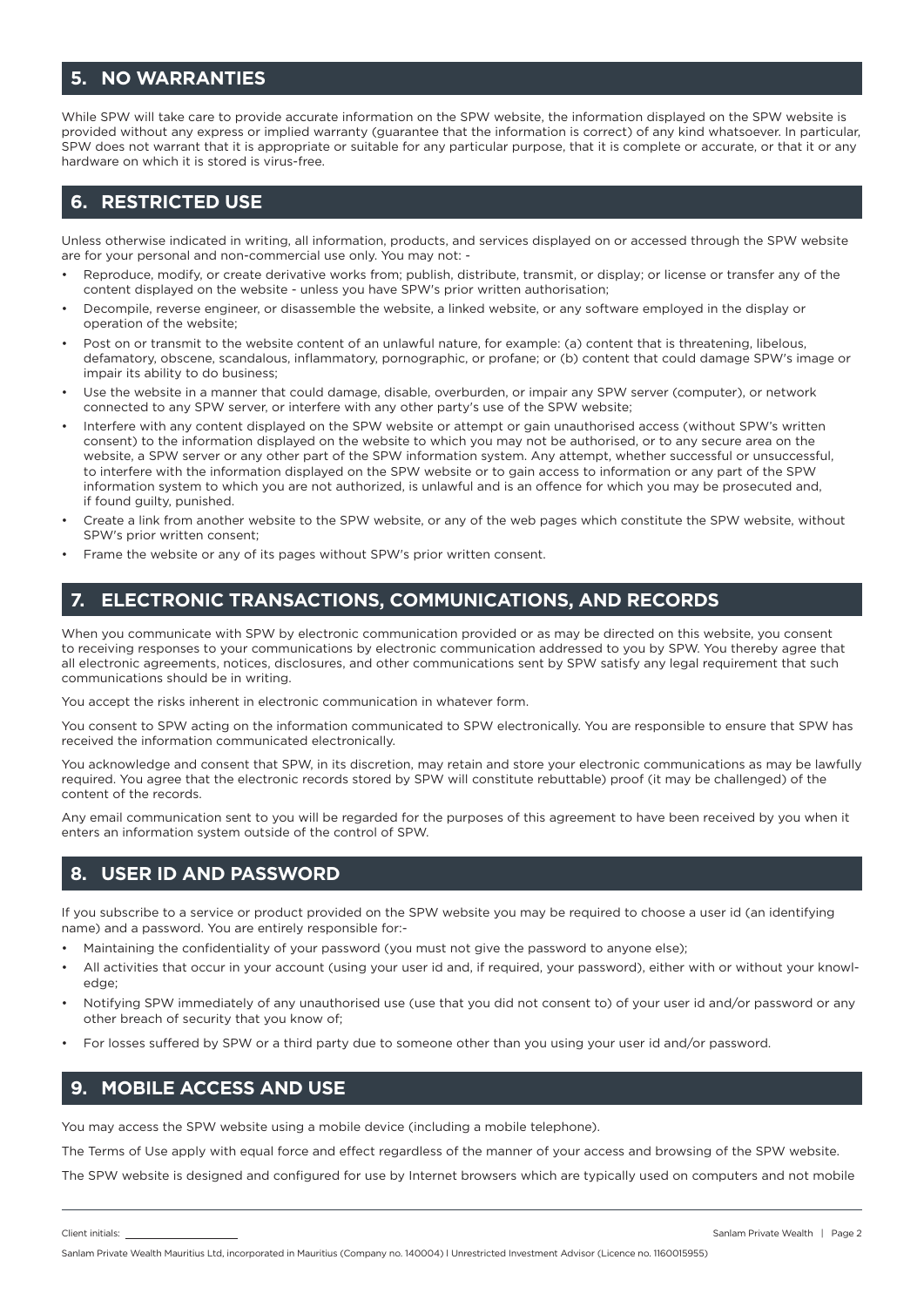devices. SPW is not responsible for the wireless services used by mobile devices, and disclaims any responsibility for the lack of functionality or capability or reliability of any mobile device or software used to access the SPW website.

While the use of the SPW website is free of charge, you will be responsible for any fees which may be charged by your service provider which may be associated with your browsing of the SPW website.

SPW is also not responsible for the communication of any person or confidential information between you and the SPW website or any electronic communications mechanisms facilitated by the SPW website and disclaims any liability for deficiencies in privacy or security of any communications made or received between the mobile device and the SPW website.

The functionality and use of your mobile device is outside of the control of SPW and SPW will not be responsible for interference with the integrity, transmission, delays, limitation of network coverage, outages or interruption in the services supplied supporting the mobile device.

#### **10. SECURE PAYMENT SYSTEM**

If any payments are to be made by you to SPW you will be required to use a payment system authorised (consented to in writing) by SPW. SPW shall only use a payment system that is sufficiently secure considering nature of the payment to be made and the risk inherent in making the payment electronically. SPW accepts liability for any damages that may be suffered to you due to a failure in a payment system authorised by SPW.

#### **11. PRIVACY POLICY**

Your privacy is important to SPW. Personal information transmitted to SPW will be treated in accordance with SPW's Privacy Policy.

#### **12. NO LIABILITY**

SPW will not be responsible for any loss incurred or damages suffered (whether direct, indirect, special, or consequential) to you or any third party that may be attributable, directly or indirectly, to the use of, or reliance upon, any content displayed on the SPW website by you.

Except as provided in 7, SPW will not be responsible for any interruption, delayed or failed transmission, loss of programs or other data, or the storage or delivery of information resulting from whatever cause.

#### **13. WARRANTIES PROVIDED BY YOU**

For all purposes, and in particular for purposes of 6 above, you warrant (confirm):-

- Your identity (that is, you are who you say you are), and that you can prove your identity should SPW require you to do so;
- That all information you provide at any time to SPW using the SPW website, in writing, or to SPW Call Centre staff, will in all respects be current, complete, and accurate;
- That you will provide to SPW all material and relevant facts required by SPW as may be appropriate to any dealings you have with SPW. If you do not provide the information, or provide information that is incorrect, SPW may, at its choice, cancel the agreement or transaction arising from your dealings with SPW.

#### **14. INTELLECTUAL PROPERTY RIGHTS**

The website and all its content (including software, text, graphics, icons, hyperlinks, private information, and designs) are owned by or licensed to SPW.

As the intellectual property rights in the content referred to immediately above are protected against infringement by local and international legislation and treaties, it may not be used in any way without SPW or the licensor's prior written consent.

#### **15. BREACH**

SPW reserves the right to -

- Refuse you further access to the website if (a) you breach any of the terms of use applicable from time to time; (b) SPW is unable to verify or authenticate any information you provide to it;
- or (c) SPW believes that you are conducting activities that are illegal, abusive, threaten the integrity of the website, or may place SPW in disrepute;
- Refer any breach to the police if such breach constitutes a crime;
- Claim damages for all loss and damage it suffers, and expenses it incurs, as a result of your breach.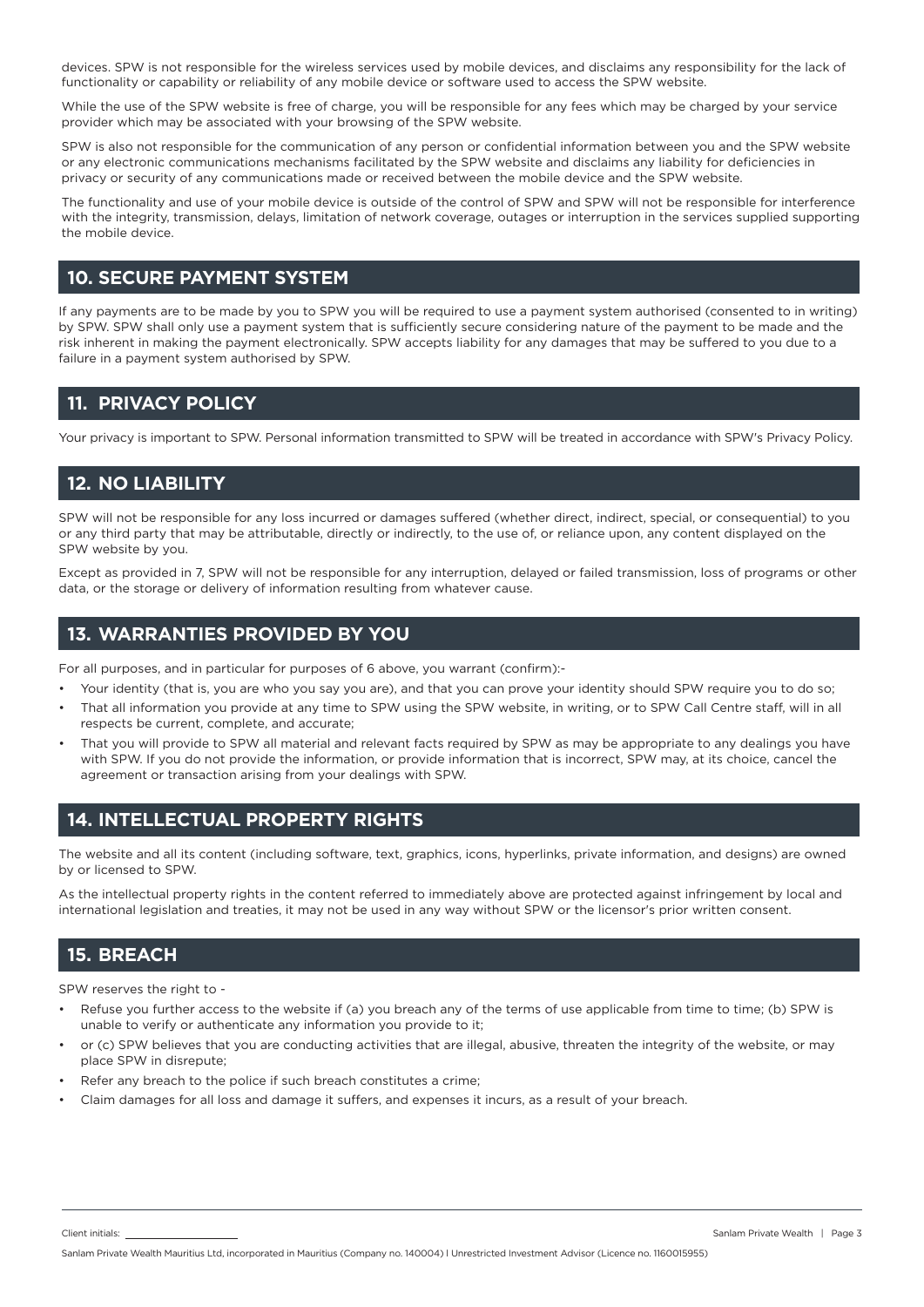#### **16. INDEMNITY**

You agree to indemnify and hold harmless SPW, any member of the Sanlam Group and its respective directors, officers, employees, agents, licensors, suppliers, and any third party information providers from and against all losses and expenses (including attorney-and own client costs), resulting from any failure to adhere to these terms of use by you.

#### **17. JURISDICTION AND APPLICABLE LAW**

Any claim arising from:-

- The use or inability to use the SPW website;
- An application for, and the rendering of a service or providing of a product;

is subject to the laws of England and Wales in respect of both the basis of the claim [contract, delict (tort), or any other], and the law relating to procedure and evidence.

The courts of England have exclusive jurisdiction to settle any dispute arising out of or in connection with your use of the SPW website and any non-contractual obligations arising out of or in connection with such use (a "Dispute"). You agree that the courts of England are the most appropriate and convenient courts to settle Disputes and you will not argue to the contrary.

This clause is for the benefit of SPW only. As a result, SPW will not be prevented from taking proceedings relating to a Dispute in any other courts with jurisdiction. To the extent allowed, SPW may take concurrent proceedings in any number of jurisdictions.

#### **18. SPW'S CONSENT**

To obtain SPW's consent as provided for in these Terms of Use, please address the request to webmaster@SPW.co.za.



Sanlam Private Wealth Mauritius Ltd, incorporated in Mauritius (Company no. 140004) Unrestricted Investment Advisor (Licence no. 1160015955)

**T** +230 2666 800 **E** clientcare@sanlamprivatewealth.mu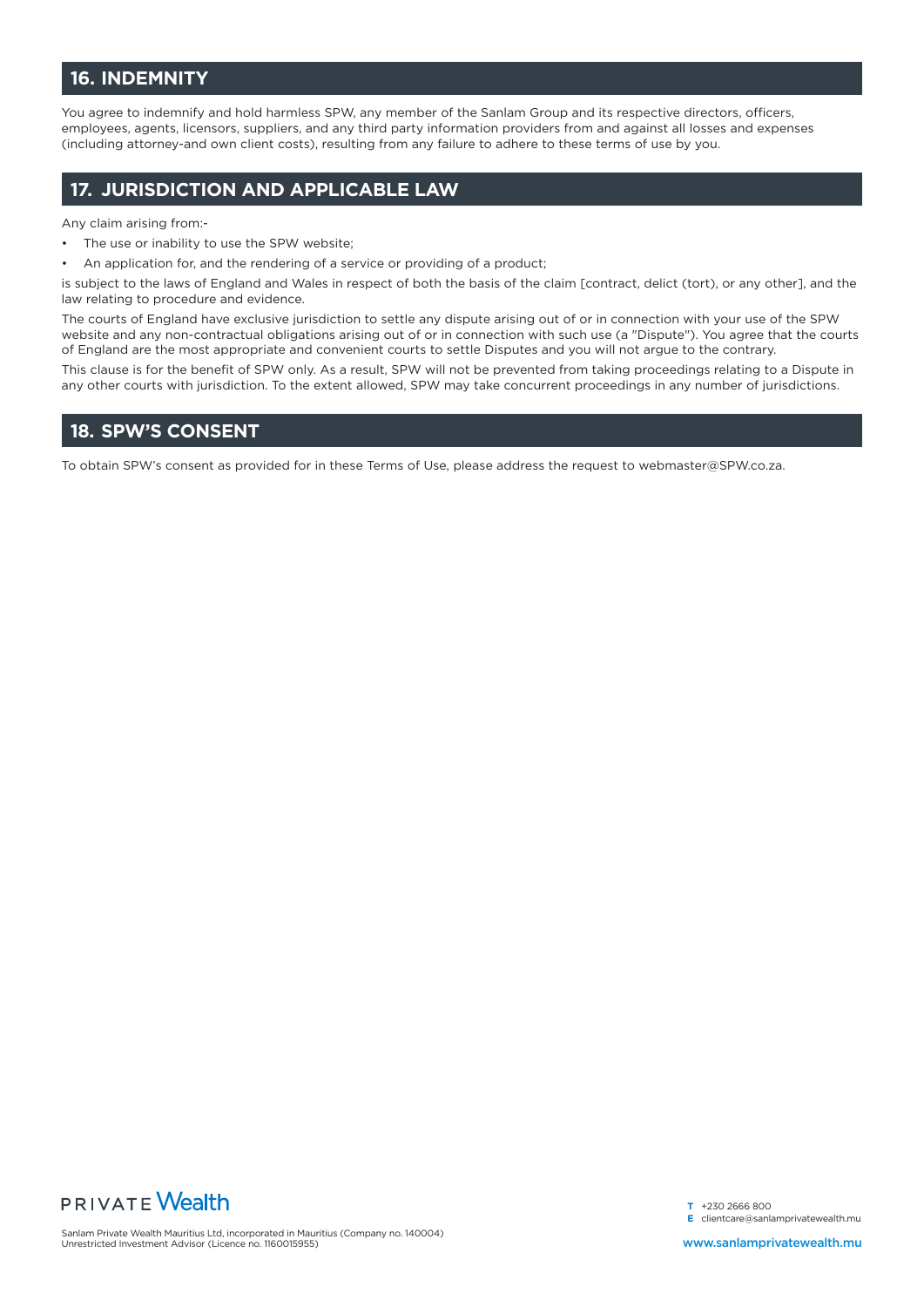

### **PRIVATE Wealth**

# **TERMS OF USE EMAIL**

The content of an email, which may include one or more attachments, is strictly confidential and is intended solely for the use of the named recipient(s). If you have received an email in error, you are not permitted to disclose, distribute or retain it and you are requested to notify the sender immediately by return email and then delete it.

Email isn't necessarily secure or error-free; information could arrive late or contain viruses, or be incomplete, intercepted, corrupted, lost, or destroyed. It is the responsibility of the named recipient(s) to ensure that emails are virus-free. SPW does not accept any liability for damage caused by any virus or other malware transmitted by this email.

No employee, contractor, or intermediary is authorised to conclude an agreement on behalf of SPW by email without express written confirmation by a duly authorised representative of that member.

The use or content of email is intended for the SPW's business. If it is used for any other purpose, the views expressed are those of the sender and no liability will attach to any member of the Sanlam Group.

SPW reserves the right to monitor, access, intercept or block emails addressed to all SPW addressees, in accordance with its email policy, as it applies from time to time.